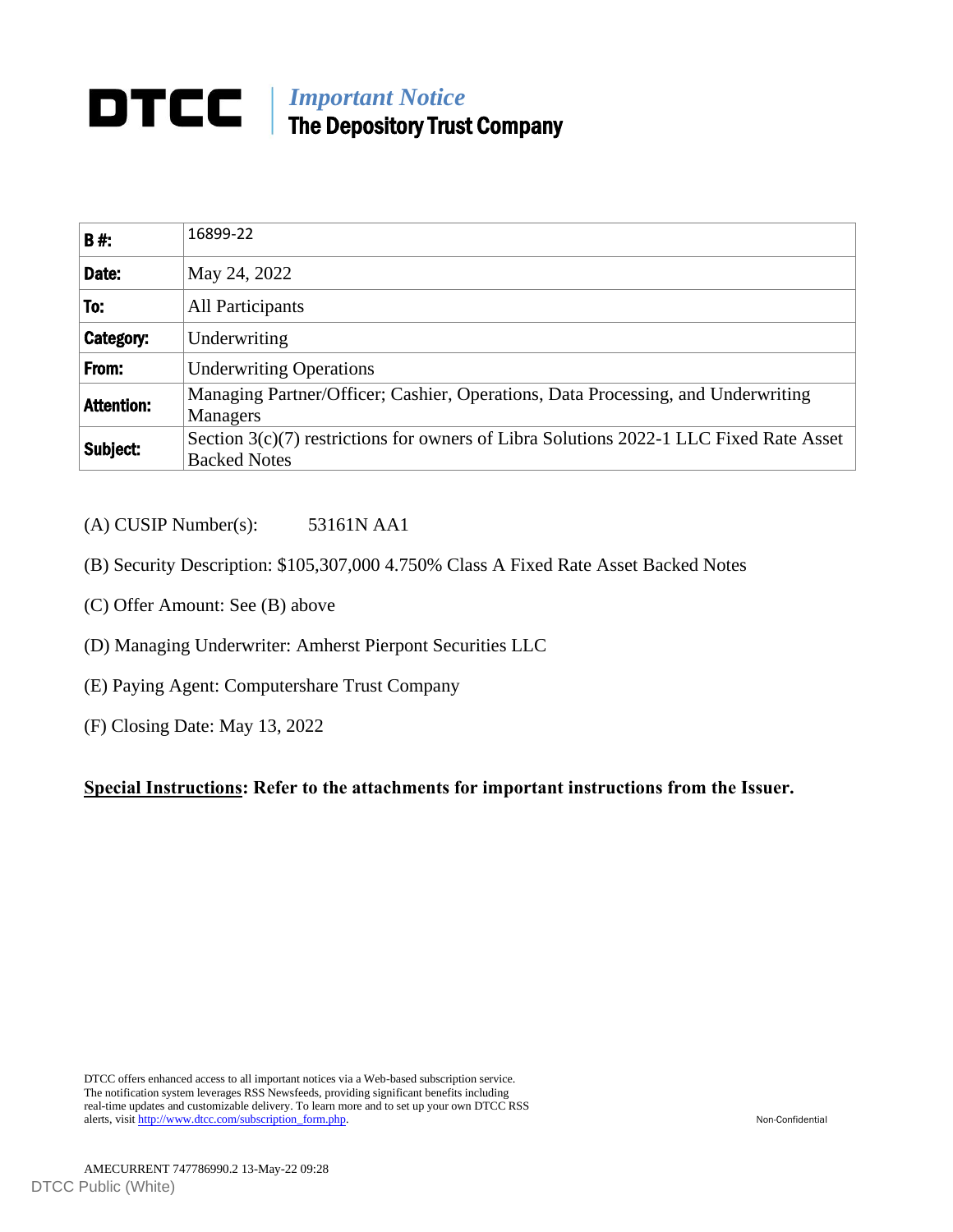## **LIBRA SOLUTIONS 2022-1 LLC** c/o Libra Solutions Intermediate Holdco, LLC 9525 Bryn Mawr Avenue, Suite 900 Rosemont, IL 60018

## \$105,307,000 4.750% Fixed Rate Asset Backed Notes due May 15, 2034 (the "Notes") CUSIP Number: 53161N AA1

The Issuer, with respect to the Notes, and Amherst Pierpont Securities LLC (the "Initial Purchaser") are putting Participants on notice that they are required to follow these purchase and transfer restrictions with regard to the above referenced securities.

In order to qualify for the exemption provided by Section  $3(c)(7)$  under the Investment Company Act of 1940, as amended (the "Investment Company Act"), and the exemption provided by Rule 144A under the Securities Act of 1933, as amended (the "Securities Act"), offers, sales and resales of the Notes held through DTC within the United States or to U.S. Persons may only be made in minimum denominations of \$250,000 to "qualified institutional buyers" ("QIBs") within the meaning of Rule 144A that are also "qualified purchasers" ("QPs") within the meaning of Section  $2(a)(51)(A)$  of the Investment Company Act. Each purchaser of Notes (1) represents to and agrees with the Issuer and the Initial Purchaser that (i) the purchaser is a QIB who is a QP (a "QIB/QP"), and it is aware that any sale of Notes to it will be made in reliance on Rule 144A under the Securities Act and the exemption from registration provided in Section 3(c)(7) of the 1940 Act; (ii) the purchaser is not a broker-dealer of the type described in paragraph (a)(1)(ii) of Rule 144A which owns and invests on a discretionary basis less than \$25 million in securities of unaffiliated issuers; (iii) the purchaser is not a participant-directed employee plan, such as a 401(k) plan or any other type of plan referred to in paragraph (a)(1)(i)(D) or  $(a)(1)(i)(E)$  of Rule 144A, or a trust fund referred to in paragraph  $(a)(1)(i)(F)$  of Rule 144A that holds the assets of such a plan; (iv) any acquisition of the Notes, or any beneficial interest therein, by the purchaser will be for its own account, or for one or more accounts with respect to which it exercises sole investment discretion, each of which is both a QIB/QP; (v) the purchaser is not formed, reformed, or recapitalized for the purpose of investing in the Notes and/or other securities of the Issuer, except where each beneficial owner of all of its securities (including equity securities, commercial paper and all other debt securities, as well as all other securities issued by it) is a QIB/QP; (vi) the purchaser, and each account for which it is purchasing, will hold and transfer at least the minimum denomination of Notes; (vii) the purchaser understands that the Issuer may receive a list of participants holding positions in the Notes from one or more book-entry depositaries; and (viii) the purchaser will provide notice of the transfer restrictions and deemed representations to any subsequent transferees and agrees not to reoffer, resell, pledge or otherwise transfer the Notes or any beneficial interests therein to any person except to a person that meets all of the requirements set forth in the transfer restrictions and deemed representations; and (2) acknowledges that the Issuer has not been registered under the Investment Company Act and the Notes have not been and will not be registered under the Securities Act and represents to and agrees with the Issuer and the Initial Purchaser that, for so long as the Notes are outstanding, it will not offer, resell, pledge or otherwise transfer the Notes in the United States or to a U.S. Person except to a QIB that is also a QP in a transaction meeting the requirements of Rule 144A. Each purchaser further understands that the Notes will bear a legend with respect to such transfer restrictions. See "Notice to Investors" in the Libra Solutions 2022-1 LLC Private Placement Memorandum dated May 10, 2022.

Non-Confidential